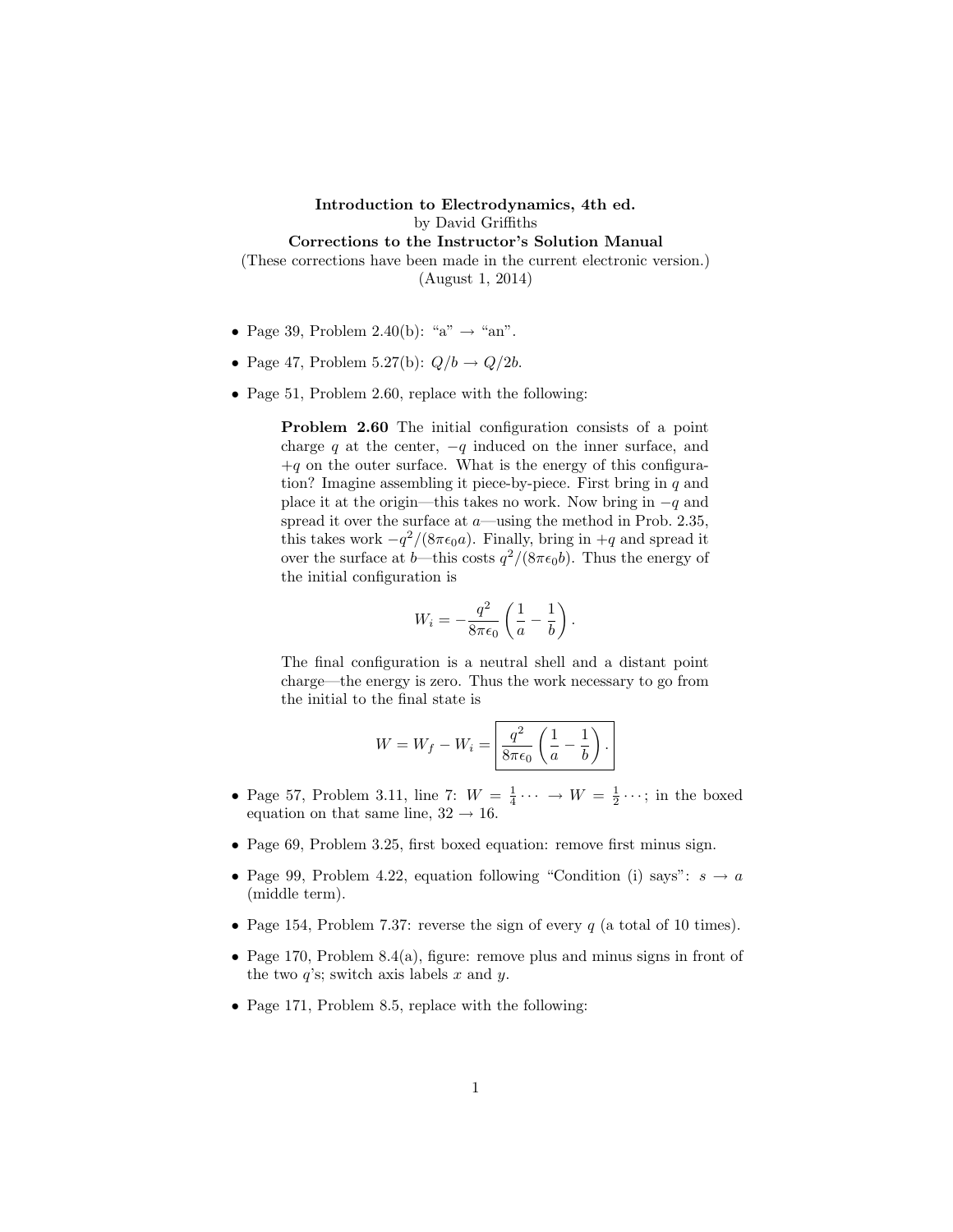Problem 8.5 (a)  $\mathbf{E} = -\frac{\sigma}{\sigma}$  $\frac{\partial}{\partial \epsilon_0} \hat{\mathbf{z}}, \quad \mathbf{B} = -\mu_0 \sigma v \, \hat{\mathbf{x}}, \quad \mathbf{g} = \epsilon_0(\mathbf{E} \times \mathbf{B}) = \mu_0 \sigma^2 v \, \hat{\mathbf{y}}, \quad \mathbf{p} =$  $(dA)$ g =  $dA\mu_0 \sigma^2 v \hat{\mathbf{y}}$ .

(b) (i) There is a *magnetic* force, due to the (average) magnetic field at the upper plate:

$$
\mathbf{F} = q(\mathbf{u} \times \mathbf{B}) = \sigma A[(-u\,\hat{\mathbf{z}}) \times (-\frac{1}{2}\mu_0 \sigma v \,\hat{\mathbf{x}})] = \frac{1}{2}\mu_0 \sigma^2 A v u \,\hat{\mathbf{y}},
$$

$$
\mathbf{I}_1 = \int \mathbf{F} \, dt = \frac{1}{2}\mu_0 \sigma^2 A v \,\hat{\mathbf{y}} \int u \, dt = \frac{1}{2} d\mu_0 \sigma^2 A v \,\hat{\mathbf{y}}.
$$

[The velocity of the patch (of area A) is actually  $\mathbf{v}+\mathbf{u}=v\,\hat{\mathbf{y}}-u\,\hat{\mathbf{z}}$ , but the  $y$  component produces a magnetic force in the  $z$  direction (a repulsion of the plates) which reduces their (electrical) attraction but does not deliver (horizontal) momentum to the plates.]

(ii) Meanwhile, in the space immediately above the upper plate the magnetic field drops abruptly to zero (as the plate moves past), inducing an electric field by Faraday's law. The magnetic field in the vicinity of the top plate (at  $d(t) = d_0 - ut$ ) can be written, using Problem 1.46(b),

$$
\mathbf{B}(z,t) = -\mu_0 \sigma v \,\theta(d-z) \,\hat{\mathbf{x}}, \quad \Rightarrow \quad \frac{\partial \mathbf{B}}{\partial t} = \mu_0 \sigma v u \,\delta(d-z) \,\hat{\mathbf{x}}.
$$

In the analogy at the beginning of Section 7.2.2, the Faradayinduced electric field is just like the magnetostatic field of a surface current  $\mathbf{K} = -\sigma v u \hat{\mathbf{x}}$ . Referring to Eq. 5.58, then,

$$
\mathbf{E}_{\rm ind} = \begin{cases} -\frac{1}{2}\mu_0 \sigma v u \,\hat{\mathbf{y}}, & \text{for } z < d, \\ +\frac{1}{2}\mu_0 \sigma v u \,\hat{\mathbf{y}}, & \text{for } z > d. \end{cases}
$$

This induced electric field exerts a force on area A of the bottom plate,  $\mathbf{F} = (-\sigma A)(-\frac{1}{2}\mu_0 \sigma v u \hat{\mathbf{y}})$ , and delivers an impulse

$$
\mathbf{I}_2 = \frac{1}{2}\mu_0 \sigma^2 Av \,\hat{\mathbf{y}} \int u \, dt = \frac{1}{2}\mu_0 \sigma^2 Avd \,\hat{\mathbf{y}}.
$$

(I dropped the subscript on  $d_0$ , reverting to the original notation:  $d$  is the initial separation of the plates.)

The total impulse is thus  $\mathbf{I} = \mathbf{I}_1 + \mathbf{I}_2 = \left| dA\mu_0 \sigma^2 v \, \hat{\mathbf{y}}, \right|$  matching the momentum initially stored in the fields, from part (a). [I thank Michael Ligare for untangling this surprisingly subtle problem. Incidentally, there is also "hidden momentum" in the original configuration. It is not relevant here; it is (relativistic) mechanical momentum (see Example 12.13), and is delivered to the plates as they come together, so it does not affect the overall conservation of momentum.]